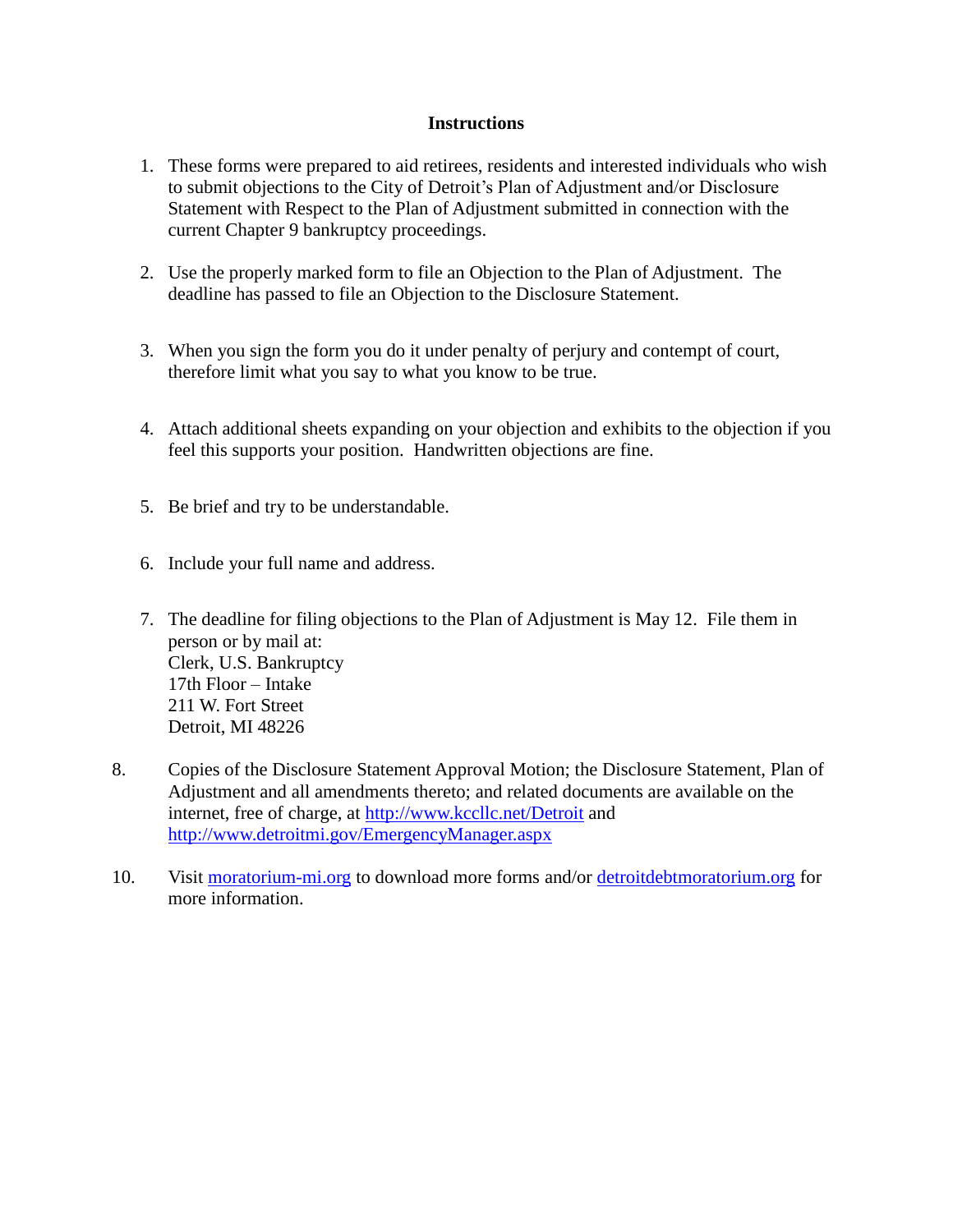### UNITED STATES BANKRUPTCY COURT EASTERN DISTRICT OF MICHIGAN SOUTHERN DIVISION – DETROIT

In the matter of:

CITY OF DETROIT, MICHIGAN Case No. 13-53846-swr

Chapter 9 \_\_\_\_\_\_\_\_\_\_\_\_\_\_\_\_\_\_\_\_\_\_\_Debtor\_\_\_\_/ Hon. STEVEN W. RHODES

## **OBJECTION TO CITY OF DETROIT'S PLAN OF ADJUSTMENT [DOCKET 2708]**  \_\_\_\_\_\_\_\_\_\_\_\_\_\_\_\_\_\_\_\_\_\_\_\_\_\_\_\_\_\_\_\_\_\_\_

\_\_\_\_\_\_\_\_\_\_\_\_\_\_\_\_\_\_\_\_\_\_\_\_\_\_\_\_\_\_\_\_\_\_\_\_\_\_\_\_\_\_\_\_\_\_\_\_\_\_\_\_\_\_\_\_\_\_\_\_\_\_\_\_\_\_\_\_\_\_\_\_\_\_\_\_\_\_

\_\_\_\_\_\_\_\_\_\_\_\_\_\_\_\_\_\_\_\_\_\_\_\_\_\_\_\_\_\_\_\_\_\_\_\_\_\_\_\_\_\_\_\_\_\_\_\_\_\_\_\_\_\_\_\_\_\_\_\_\_\_\_\_\_\_\_\_\_\_\_\_\_\_\_\_\_\_ \_\_\_\_\_\_\_\_\_\_\_\_\_\_\_\_\_\_\_\_\_\_\_\_\_\_\_\_\_\_\_\_\_\_\_\_\_\_\_\_\_\_\_\_\_\_\_\_\_\_\_\_\_\_\_\_\_\_\_\_\_\_\_\_\_\_\_\_\_\_\_\_\_\_\_\_\_\_ \_\_\_\_\_\_\_\_\_\_\_\_\_\_\_\_\_\_\_\_\_\_\_\_\_\_\_\_\_\_\_\_\_\_\_\_\_\_\_\_\_\_\_\_\_\_\_\_\_\_\_\_\_\_\_\_\_\_\_\_\_\_\_\_\_\_\_\_\_\_\_\_\_\_

FILED BY:

hereby states his/her/their OBJECTION TO:

\_\_\_\_\_\_\_\_\_\_\_\_\_\_\_\_\_\_\_\_\_\_\_\_\_\_\_\_\_\_\_\_\_\_\_\_\_\_\_\_\_\_\_\_\_\_\_\_\_\_\_\_\_\_\_\_\_\_\_\_\_\_\_\_\_\_\_\_\_\_\_\_\_\_\_\_\_\_

## CITY OF DETROIT'S PLAN OF ADJUSTMENT

for the following reasons.

1. I / we am/are interested in the Bankruptcy of the City of Detroit because

2. I / we object to the above filing because:

\_\_\_\_\_\_\_\_\_\_\_\_\_\_\_\_\_\_\_\_\_\_\_\_\_\_\_\_\_\_\_\_\_\_\_\_\_\_\_\_\_\_\_\_\_\_\_\_\_\_\_\_\_\_

3. I have/ have not attached additional sheets to explain and establish my position.

I hereby certify that the statements made herein are true and correct under penalty of perjury and contempt of Court under the laws of the United States of America. Wherefore I/ we request the Court will deny the relief sought in said filing.

| Name:      |  |  |
|------------|--|--|
| Signature: |  |  |
| Address:   |  |  |

\_\_\_\_\_\_\_\_\_\_\_\_\_\_\_\_\_\_\_\_\_\_\_\_\_\_\_\_\_\_\_\_\_\_\_\_\_\_\_\_\_\_ Email:

Dated: